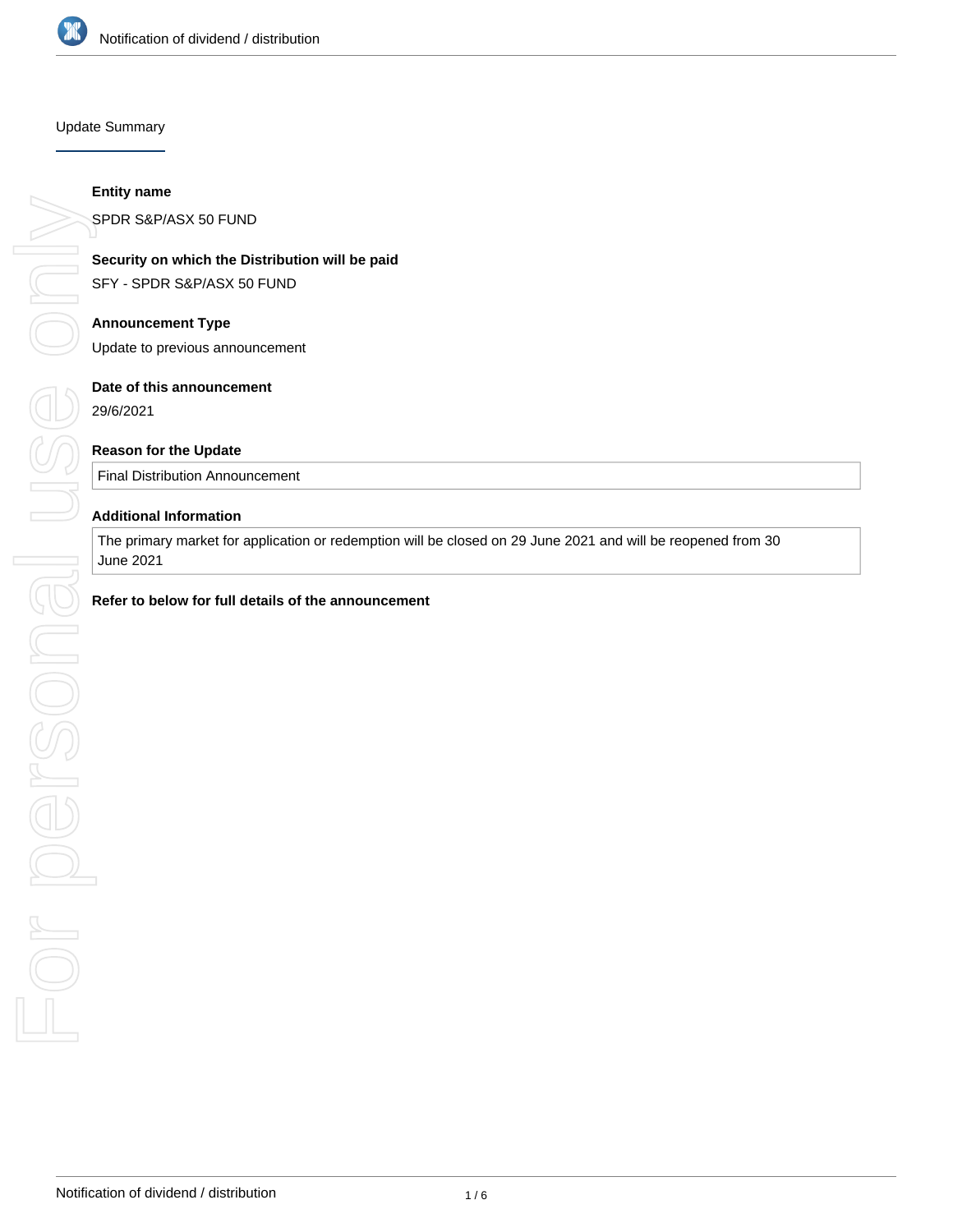

## Announcement Details

Part 1 - Entity and announcement details

# **1.1 Name of +Entity**

SPDR S&P/ASX 50 FUND

# **1.2 Registered Number Type** ABN

**Registration Number**

88486016005

**1.3 ASX issuer code**

SFY

# **1.4 The announcement is**

Update/amendment to previous announcement

Final Distribution Announcement

# **1.4b Date of previous announcement(s) to this update**

21/6/2021

# **1.5 Date of this announcement**

29/6/2021

# **1.6 ASX +Security Code** SFY

**ASX +Security Description** SPDR S&P/ASX 50 FUND

Part 2A - All dividends/distributions basic details

**2A.1 Type of dividend/distribution** Ordinary

# **2A.2 The Dividend/distribution:**

relates to a period of one quarter

**2A.3 The dividend/distribution relates to the financial reporting or payment period ending ended/ending (date)** 30/6/2021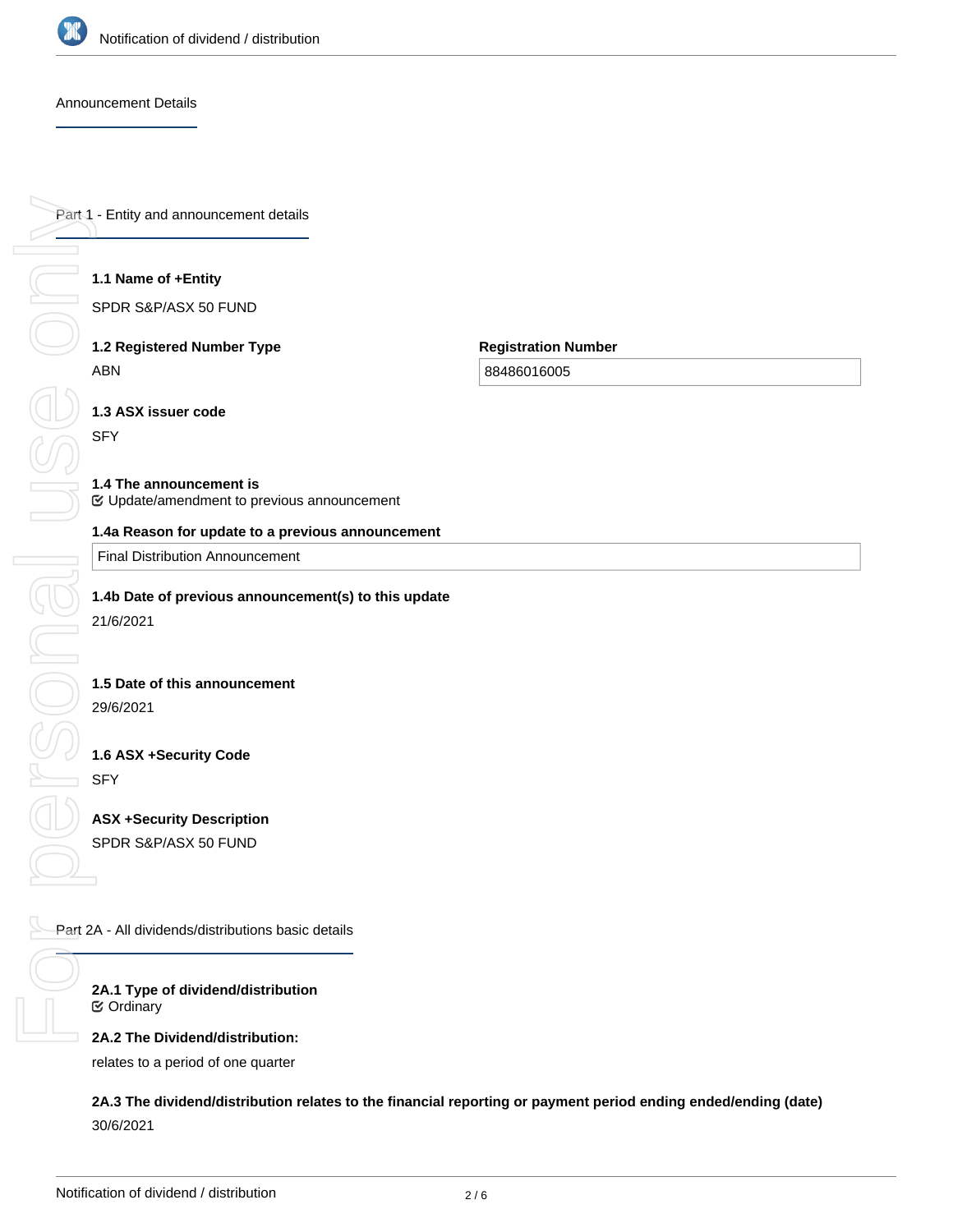

# **2A.4 +Record Date**

30/6/2021

# **2A.5 Ex Date**

29/6/2021

# **2A.6 Payment Date**

12/7/2021

**2A.7 Are any of the below approvals required for the dividend/distribution before business day 0 of the timetable?**

- **•** Security holder approval
- $\bullet$ **Court approval**
- **Lodgement of court order with +ASIC**
- **ACCC approval**  $\bullet$
- **FIRB approval**
- $\bullet$ **Another approval/condition external to the entity required before business day 0 of the timetable for the dividend/distribution.**

No

 $\begin{matrix} 0 \ \end{matrix}$ 

 $\frac{1}{\sqrt{2}}$ 

**2A.8 Currency in which the dividend/distribution is made ("primary currency")**

AUD - Australian Dollar

**2A.9 Total dividend/distribution payment amount per +security (in primary currency) for all dividends/distributions notified in this form**

**Estimated or Actual?** Actual

AUD 0.46904400

**2A.10 Does the entity have arrangements relating to the currency in which the dividend/distribution is paid to securityholders that it wishes to disclose to the market?** No

**2A.11 Does the entity have a securities plan for dividends/distributions on this +security?** We have a Dividend/Distribution Reinvestment Plan (DRP)

**2A.11a If the +entity has a DRP, is the DRP applicable to this dividend/distribution?** Yes

**2A.11a(i) DRP Status in respect of this dividend/distribution**

Full DRP

**2A.12 Does the +entity have tax component information apart from franking?** Yes

Part 3A - Ordinary dividend/distribution For personal use only

> **3A.1 Is the ordinary dividend/distribution estimated at this time?** No

**3A.1a(i) Date that actual ordinary amount will be Estimated or Actual?**

**3A.1a Ordinary dividend/distribution estimated amount per +security** AUD 0.42055000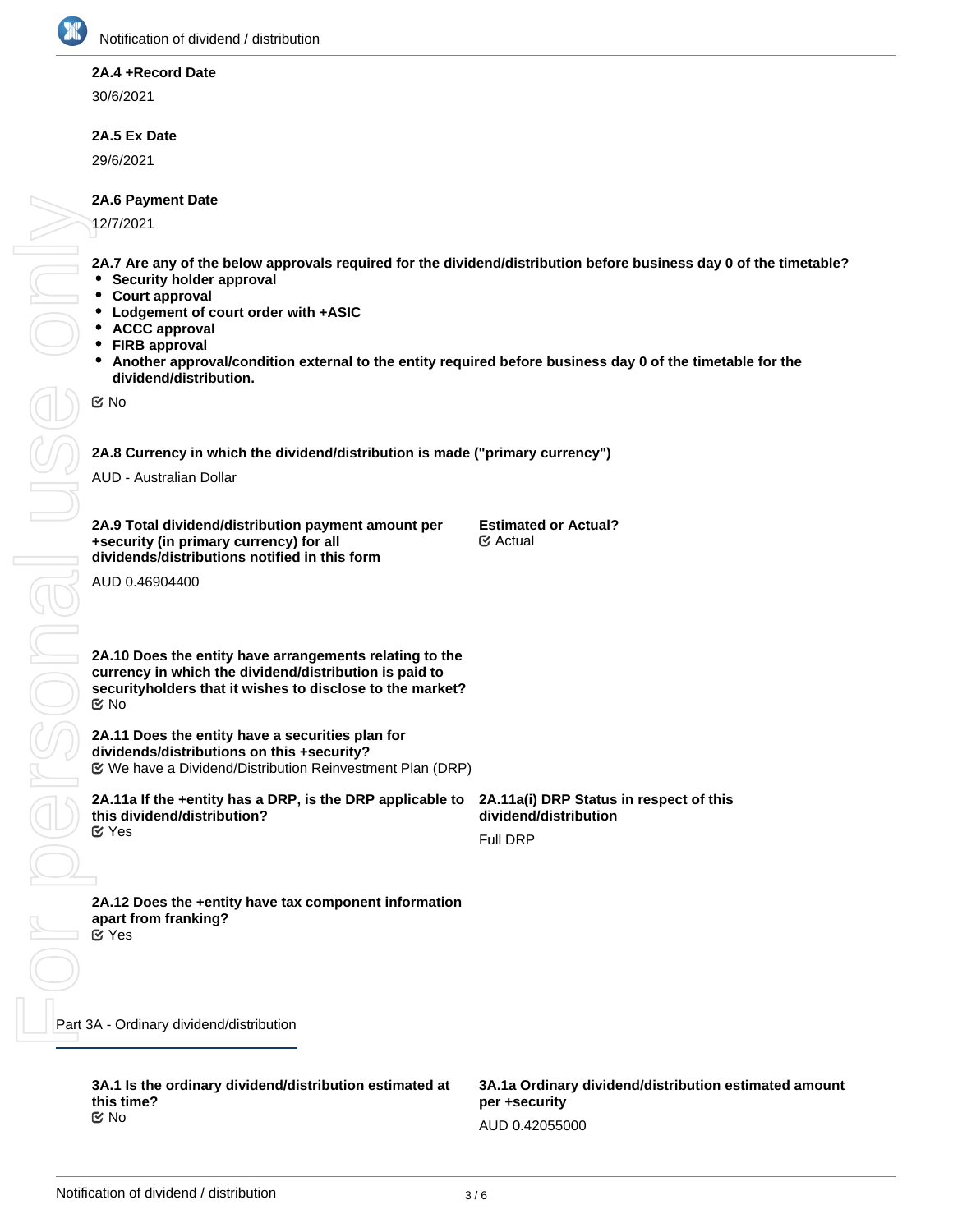

|  | 3A.1a(i) Date that actual ordinary amount will be<br>announced                                                                                                                                         |                                    | <b>Estimated or Actual?</b><br>$\mathfrak{S}$ Actual                                                        |                  |  |  |  |
|--|--------------------------------------------------------------------------------------------------------------------------------------------------------------------------------------------------------|------------------------------------|-------------------------------------------------------------------------------------------------------------|------------------|--|--|--|
|  | 29/6/2021                                                                                                                                                                                              |                                    |                                                                                                             |                  |  |  |  |
|  | 3A.1b Ordinary Dividend/distribution amount per<br>security                                                                                                                                            |                                    |                                                                                                             |                  |  |  |  |
|  | AUD 0.46904400                                                                                                                                                                                         |                                    |                                                                                                             |                  |  |  |  |
|  | 3A.2 Is the ordinary dividend/distribution franked?<br><b>M</b> Yes                                                                                                                                    |                                    | 3A.2a Is the ordinary dividend/distribution fully franked?<br>$\mathfrak{C}$ No                             |                  |  |  |  |
|  | 3A.3 Percentage of ordinary dividend/distribution that is<br>franked                                                                                                                                   |                                    | 3A.3a Applicable corporate tax rate for franking credit<br>$(\%)$                                           |                  |  |  |  |
|  | 41.4481 %                                                                                                                                                                                              |                                    | 33.4757 %                                                                                                   |                  |  |  |  |
|  | 3A.4 Ordinary dividend/distribution franked amount per<br>+security                                                                                                                                    |                                    | 3A.5 Percentage amount of dividend which is unfranked<br>58.5519 %                                          |                  |  |  |  |
|  | AUD 0.19441000                                                                                                                                                                                         |                                    |                                                                                                             |                  |  |  |  |
|  | 3A.6 Ordinary dividend/distribution unfranked amount<br>per +security excluding conduit foreign income amount                                                                                          |                                    |                                                                                                             |                  |  |  |  |
|  | AUD 0.24126900                                                                                                                                                                                         |                                    |                                                                                                             |                  |  |  |  |
|  | 3A.7 Ordinary dividend/distribution conduit foreign<br>income amount per security                                                                                                                      |                                    |                                                                                                             |                  |  |  |  |
|  | AUD 0.03336500                                                                                                                                                                                         |                                    |                                                                                                             |                  |  |  |  |
|  | Part 3E - Other - distribution components / tax                                                                                                                                                        |                                    |                                                                                                             |                  |  |  |  |
|  |                                                                                                                                                                                                        |                                    | 3E.1 Please indicate where and when information about tax components can be obtained (you may enter a url). |                  |  |  |  |
|  | Separate announcement will be made on 29th June 2021<br>3E.2 Please indicate the following information if applicable. (Refer Annual Investment Income Report specification for<br>further information) |                                    |                                                                                                             |                  |  |  |  |
|  |                                                                                                                                                                                                        |                                    |                                                                                                             |                  |  |  |  |
|  | <b>Field Name</b>                                                                                                                                                                                      | AIIR Specification Reference Value |                                                                                                             | Estimated/Actual |  |  |  |
|  | Interest                                                                                                                                                                                               | 9.79                               |                                                                                                             |                  |  |  |  |
|  | Unfranked dividends not<br>declared to be conduit foreign 9.80<br>income                                                                                                                               |                                    |                                                                                                             |                  |  |  |  |
|  | Unfranked dividends declared 9.81<br>to be conduit foreign income                                                                                                                                      |                                    |                                                                                                             |                  |  |  |  |
|  | Assessable foreign source<br>income                                                                                                                                                                    | 9.91                               |                                                                                                             |                  |  |  |  |
|  | Tax-free amounts                                                                                                                                                                                       | 9.96                               |                                                                                                             |                  |  |  |  |
|  | Tax-deferred amounts                                                                                                                                                                                   | 9.97                               |                                                                                                             |                  |  |  |  |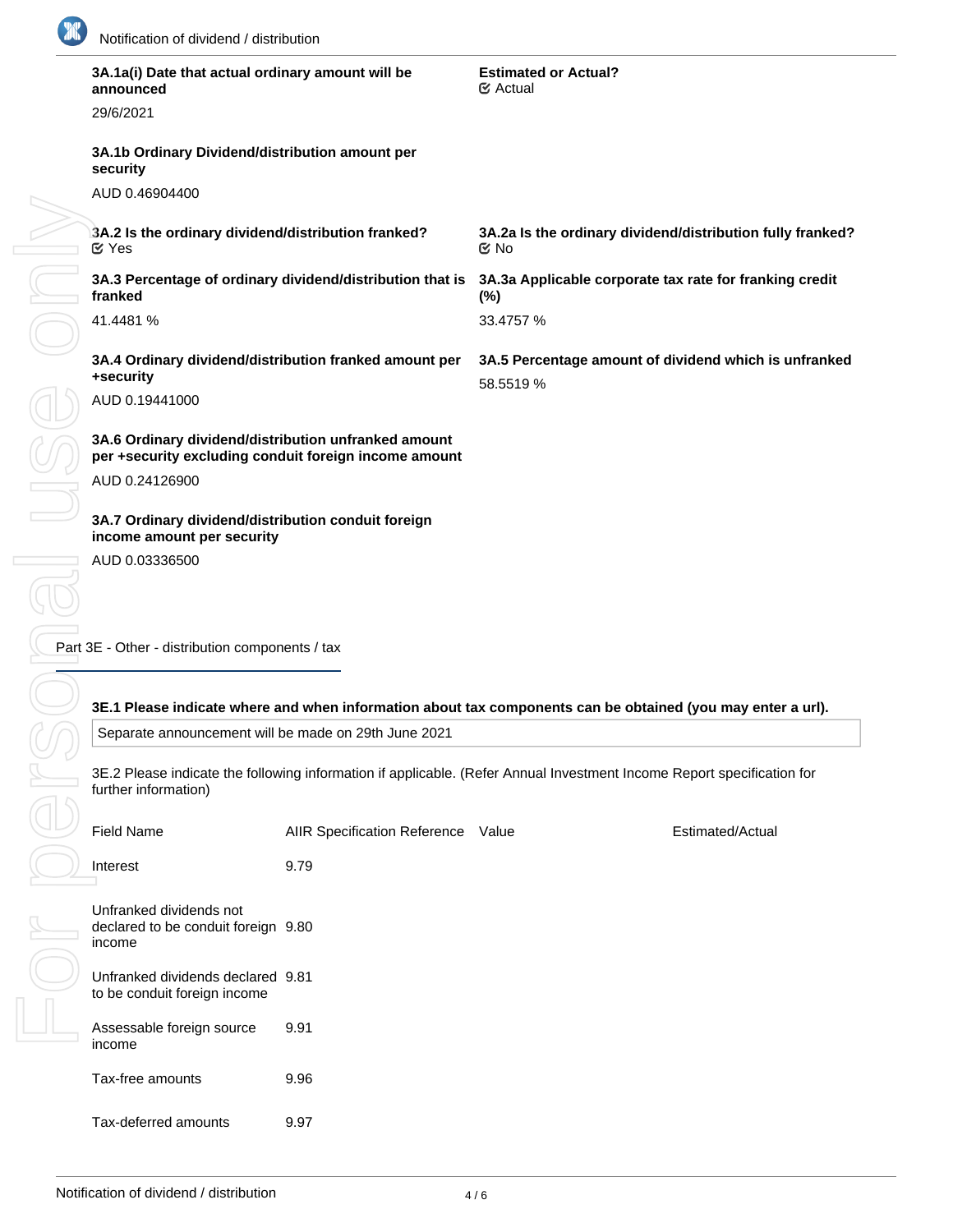| Managed investment trust<br>fund payments                           | 9.105 |
|---------------------------------------------------------------------|-------|
| Franked distributions from<br>trusts                                | 9.120 |
| Gross cash distribution                                             | 9.121 |
| Interest exempt from<br>withholding                                 | 9.122 |
| Capital Gains discount<br>method Non-Taxable<br>Australian property | 9.124 |
| Capital gains other<br>Non-Taxable Australian<br>property           | 9.126 |
| Other income                                                        | 9.130 |
| Royalties                                                           | 9.135 |
| NCMI                                                                |       |

Excluded from NCMI

Part 4A - +Dividend reinvestment plan (DRP)

**4A.1 What is the default option if +security holders do not indicate whether they want to participate in the DRP?** Participation in DRP (i.e. +securities issued)

| 4A.2 Last date and time for lodgement of election<br>notices to share registry under DRP<br>Wednesday June 30, 2021 17:00:00 | 4A.3 DRP discount rate<br>0.0000%                                               |  |  |  |
|------------------------------------------------------------------------------------------------------------------------------|---------------------------------------------------------------------------------|--|--|--|
| 4A.4 Period of calculation of reinvestment price                                                                             |                                                                                 |  |  |  |
| <b>Start Date</b>                                                                                                            | <b>End Date</b>                                                                 |  |  |  |
| 1/4/2021                                                                                                                     | 30/6/2021                                                                       |  |  |  |
| 4A.5 DRP price calculation methodology<br>Record Date +1 Unit Price                                                          |                                                                                 |  |  |  |
| 4A.6 DRP Price (including any discount):<br><b>AUD</b>                                                                       | 4A.7 DRP +securities +issue date                                                |  |  |  |
| 4A.8 Will DRP +securities be a new issue?<br>$\mathfrak{C}$ Yes                                                              | 4A.8a Do DRP + securities rank pari passu from + issue<br>date?<br>$\alpha$ Yes |  |  |  |

**4A.9 Is there a minimum dollar amount or number of +securities required for DRP participation?** No